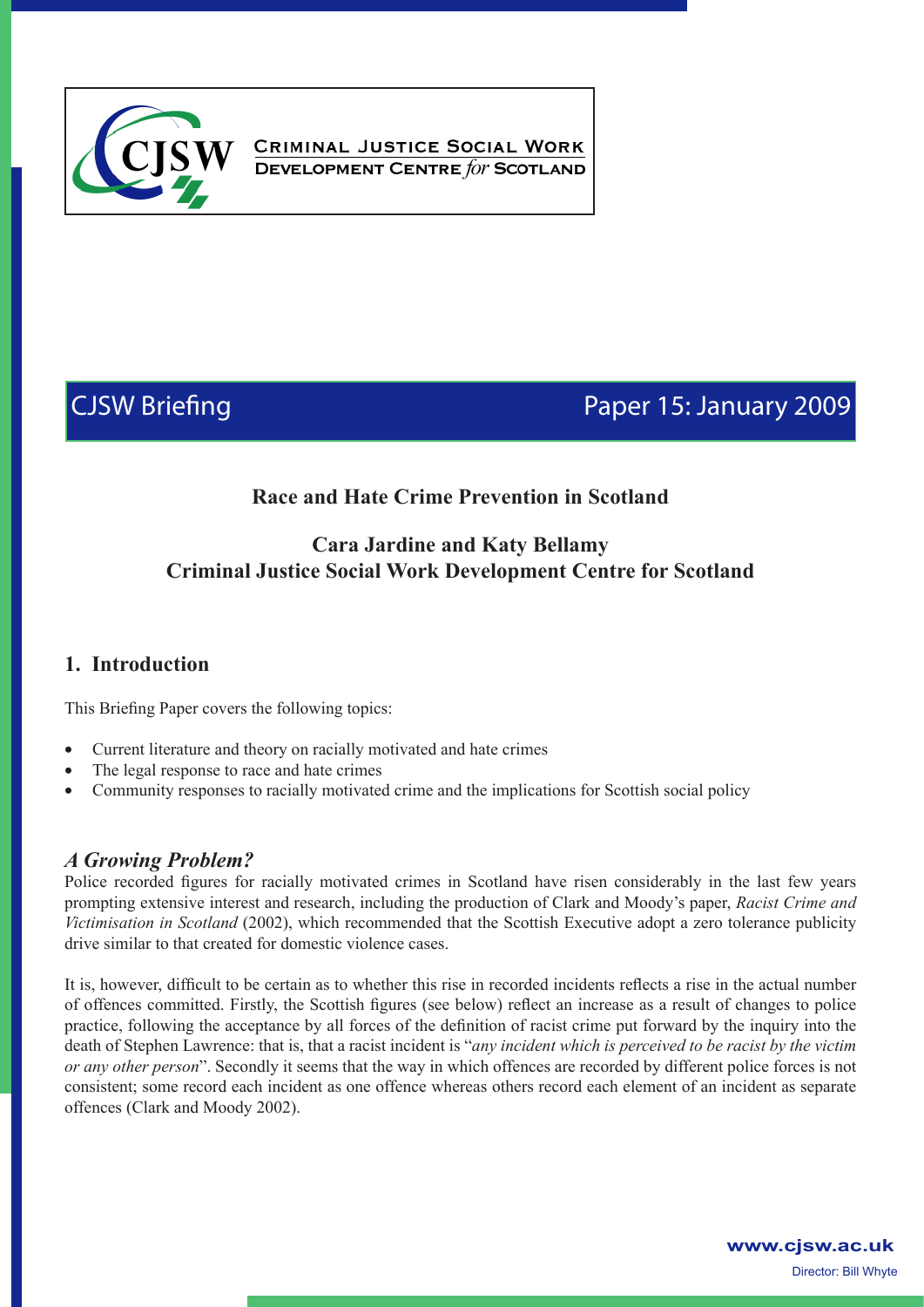| <b>Police</b><br>Force<br>Area | 2002/03    |            |       | 2003/04    |                   |                   | 2004/05    |            |                   | 2005/06    |            |                   | 2006/07         |            |       |
|--------------------------------|------------|------------|-------|------------|-------------------|-------------------|------------|------------|-------------------|------------|------------|-------------------|-----------------|------------|-------|
|                                | <b>RAH</b> | <b>RAC</b> | Total | <b>RAH</b> | <b>RAC</b>        | Гоtаl             | <b>RAH</b> | <b>RAC</b> | Total             | <b>RAH</b> | <b>RAC</b> | Total             | <b>RAH</b>      | <b>RAC</b> | Total |
| Central                        | ィつ         | '84        | 196   | イワ         | 252               | 264               | 22         | 33         | 353               |            | 344        | 350               | 8               | 342        | 350   |
| <b>Dumfries</b>                |            | 23         | 27    | 4          | 23                | 27                | 4          | 33         | 37                | $\sqrt{2}$ | 57         | 59                |                 | 29         | 29    |
| and Gal-                       |            |            |       |            |                   |                   |            |            |                   |            |            |                   |                 |            |       |
| <u>loway</u><br>Fife           |            |            |       |            |                   |                   |            |            |                   |            |            |                   |                 |            |       |
|                                |            | 79         | 188   | 12         | 232               | 244               | 12         | 253        | 265               |            | 205        | 208               |                 | 213        | 214   |
| Grampian                       |            | 287        | 298   |            | $\frac{258}{270}$ | $\frac{265}{302}$ | 16         | 368        | $\frac{384}{358}$ | 13         | 384        | $\frac{397}{884}$ |                 | 440        | 445   |
| Lothian &                      | 13         | 153        | 166   | 32         |                   |                   | 20         | 338        |                   | 100        | 784        |                   | 94              | 1038       | 1132  |
| <b>Borders</b>                 |            |            |       |            |                   |                   |            |            |                   |            |            |                   |                 |            |       |
| <b>Northern</b>                | 29         | 29         | 58    | 10         | 47                | 57                | 15         |            | 92                | g          | 80         | 89                |                 | 58         | 60    |
| Strathclyde                    | 336        | 1026       | 1362  | 30.        | 1181              | 1488              | 422        | 141        | 1839              | 357        | 1616       | 1973              | 34 <sup>1</sup> | 1629       | 1970  |
| Tavside                        | 61         | 31         | 378   | 48         | 402               | 450               | 39         | 489        | 528               | 13         | 32         | 334               | 10              | 262        | 274   |
| <b>Scotland</b>                | 475        | 2198       | 2673  | 432        | 2665              | 3097              | 550        | 3306       | 3856              | 503        | 3791       | 4294              | 463             | 4011       | 4474  |

### **Racially aggravated offences (including harassment and conduct) by police force area, 2002/03 - 2006/071**

**RAH: Racially Aggravated Harassment RAC: Racially Aggravated Conduct**

The rise in recorded offences may also be attributable, to some extent, to recent efforts by police forces to actively encourage victims to report such offences<sup>2</sup>, in recognition of the fact that such crimes are frequently under-reported due to factors such as mistrust of the police, fear that the complaint will not be taken seriously, fear of retaliation, or language difficulties (Clark and Moody 2002). Relationships between the police and the public can, of course, vary over time. For example, the relationship between the police and some ethnic minority communities seems to be deteriorating rather than improving in the recent climate of the "war on terror". For example, sixty members of Glasgow's Afghan community recently staged a demonstration outside Strathclyde Police Headquarters to protest against what they feel is the growing harassment of Afghanis at the forces' Special Branch, particularly while travelling through Glasgow Airport<sup>3</sup>.

One way to address these difficulties is to look to the research into the experiences of victims of racially aggravated offences and their communities. An analysis of the Ethnic Minority Booster Sample of the Scottish Crime Survey 2000 found that ethnic minorities had a higher risk of household victimisation, theft from cars and repeat victimisation than the white sample, even after taking account of the differences in age and socio-economic profiles between the samples. However the two samples were found to have a similar risk of personal offences such as assault and robbery, and after making adjustments for the different age and socio-economic profiles, the white sample had a slightly higher level of risk of personal victimisation. (Scottish Government 2002)<sup>4</sup>.

With regard to fear of crime, in their 2002 study Clark and Moody found that 28% of the 102 minority ethnic organisations surveyed felt that the number of racially motivated offences had increased, while only 8% felt it had decreased. These findings are complemented by the results of the 2003 Scottish Crime Survey which found that 42% of ethnic minority respondents were "very" or "fairly" worried about becoming a victim of a racist attack compared with only 10% of white respondents (McVie, Campbell and Lebov 2004). This is supported to a degree by the most recent evaluation of the *One Scotland* Campaign which found that exposure to any form of racist behaviour (as a victim, witness or perpetrator) had reached 42%, the highest level since the evaluation began in 2001 (Scottish Executive Social Research 2006). However the research also found that racism was perceived as less of a problem in Scotland than at the previous wave of research in 2005.

Surveys are not, of course, without their methodological difficulties. Bowling (1998) has argued that for many that are subjected to it, racist victimisation is a *process* which may span a number of years and consist of many individual incidents. This makes capturing repeat victimisation by way of a survey difficult; not least because the victim may have difficulty deciding which incidents are relevant. Further, a survey cannot record the wider social context, and thus the impact on the victim and the community, of the incident (*ibid*). Nevertheless the conclusions from research across the world that there has been a real growth in racially motivated crimes cannot be ignored: research in England and Wales, the United States, Australia and Canada, has reported significant rises in racially motivated offending

1 Taken from Scottish Government Statistical Bulletin: Recorded Crime in Scotland 2006/07 http://www.scotland.gov.uk/Resource/Doc/239682/0066121.pdf

3 Reported in the Sunday Herald 27.09.08, it should also be noted that Strathclyde Police had recently been praised by the Metropolitan Police Service for their positive race relations. http://www.sundayherald.com/news/heraldnews/display. var.2453803.0.afghan\_communitys\_protest\_at\_harassment\_by\_police\_force\_hailed\_as\_role\_model.php See also http://news.bbc.co.uk/1/hi/scotland/glasgow\_and\_west/7669187.stm

4 The 2000 Scottish Crime Survey: Analysis of the Ethnic Minority Booster Sample. http://www.scotland.gov.uk/Publications/2002/05/14693/4205

<sup>2</sup> Association of Chief Police Officers - Scotland *Religion and Faith Reference Group Action Plan 2006 -2009*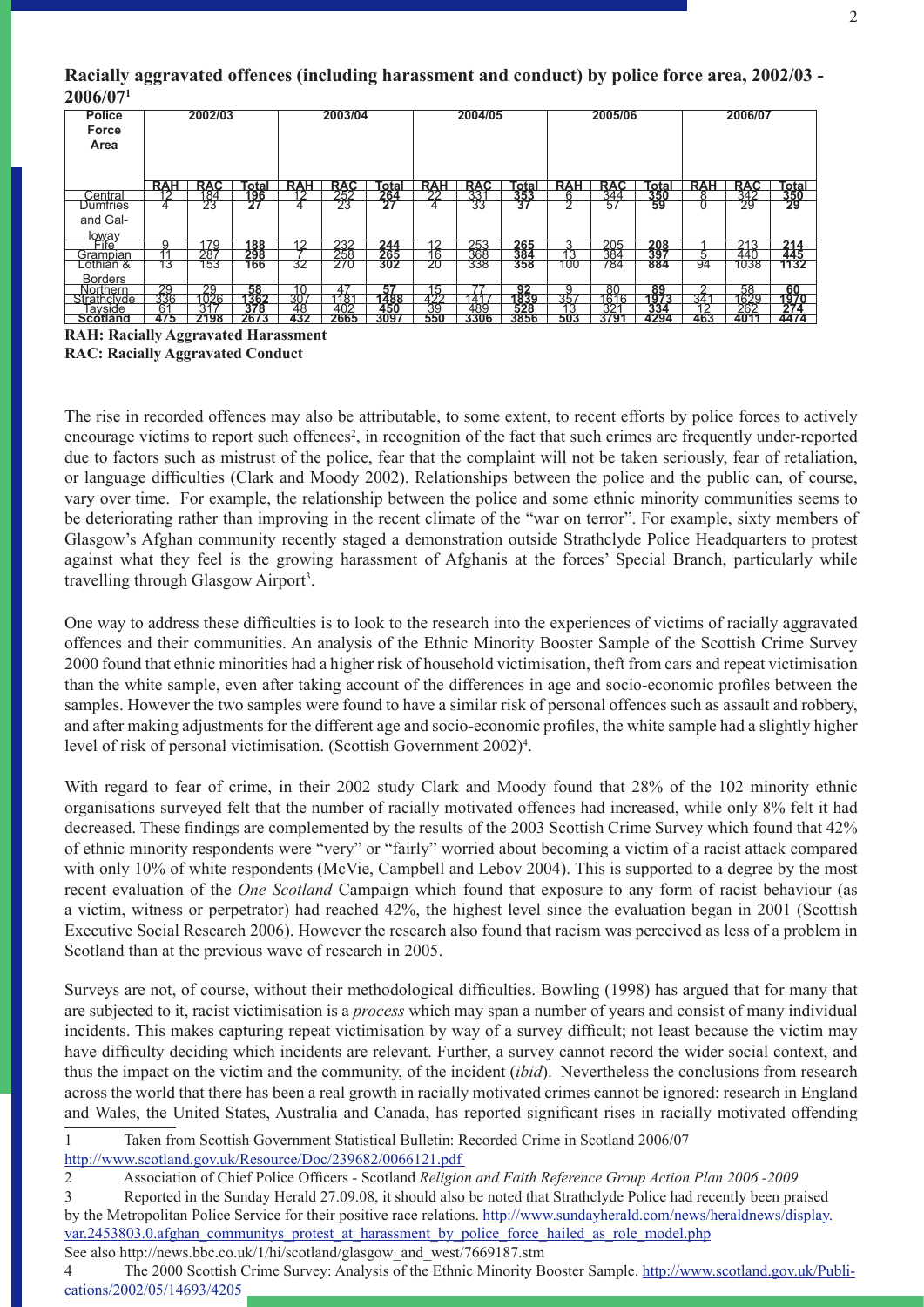(Levin and McDevitt 1993, Bowling and Phillips 2002).

#### *Problems with defining racist and hate crimes*

In terms of defining a hate crime, the Scottish Government has been proactive in introducing and enforcing racist crime legislation. This is highlighted by the introduction of legislation that compels the courts to take into account racial motivation as an aggravating factor when sentencing an individual if it can be shown the offence is at least partly motivated by malice and ill-will towards members of a racial group<sup>5</sup>. Nevertheless, there still exists some confusion as to what constitutes a race crime. For example, the Scottish Government accepted the definition from the Stephen Lawrence Inquiry that:

*"A racist incident is any incident which is perceived to be racist by the victim or any other person."*  (*The Stephen Lawrence Inquiry: An Action Plan for Scotland (1999-2000).* Scottish Executive.)

However, such a definition does not always translate into practice, as Clark and Moody note:

"*some Sheriffs had indicated that they did not regard 'casual remarks' said 'in the heat of the moment' as constituting racial aggravation, but Regional Procurators Fiscal felt that the legislation did include such situations and were unwilling to drop the aggravation in such cases*" (Clark and Moody, 2002).

The confusion over what does and does not constitute a race crime, and the subsequent action (or inaction) taken by practitioners, again highlights Isal's (2005) findings that, without the proper training, practitioners may deal with a racial incident inappropriately. Furthermore, current Scottish legislation pays scarce attention to preventative rather than punitive measures to ensure that race crimes do not occur in the first place.

Defining racist and hate crime in the Scottish context is further complicated by the issue of sectarianism. Moody and Clark (2004) have argued that traditionally "intolerance in Scotland reflects religious rather than ethnic divides". This is often played out through rivalry between Catholic and Protestant football clubs with three of the biggest Scottish cities, Glasgow, Edinburgh and Dundee, having two teams; one traditionally supported by Catholics and the other by Protestants. The link between sectarianism, racism and football in Scotland has been made by the charity Show Racism the Red Card that has recently criticised the supporters of Rangers football club for singing racist songs and other clubs, while they have not been named, have been denounced for the singing of songs that "celebrate" the Ibrox disaster<sup>6</sup>.

#### *Problems with tackling racist and hate crimes*

One difficulty in tackling racist crime in Scotland is that there is currently a lack of centralised support and information sharing, as evidenced by the fact that currently there are no clear set guidelines in Britain for social workers or others working in community practice to refer to when addressing crimes of this nature. As Isal (2005) notes,

"*Practitioners [and this term includes a wide range of individuals from social services and police, to doctors and education] often find themselves in a challenging situation, when faced with racist attitudes, and do not feel equipped to deal with them. This lack of confidence and skill can often result in a lack of or an inappropriate response when racist attitudes are encountered*".

Without a clear understanding of the nature of racist and hate crime behaviour, effective preventative programmes will, of course, be more difficult to develop. This is particularly important as if projects are not working effectively they may run the risk of closure once funding runs out.

Indeed during the "One Scotland Many Cultures" conference held in Glasgow in March 2006, a recurring message dominated the event: if anti-race and hate legislation is to be effective there must be leadership and support from central government. The fact that this point was raised not only during the main presentations but also during the workshops suggests that, from the perspective of those organisations who do work on the forefront of race equality, support from central government is still lacking.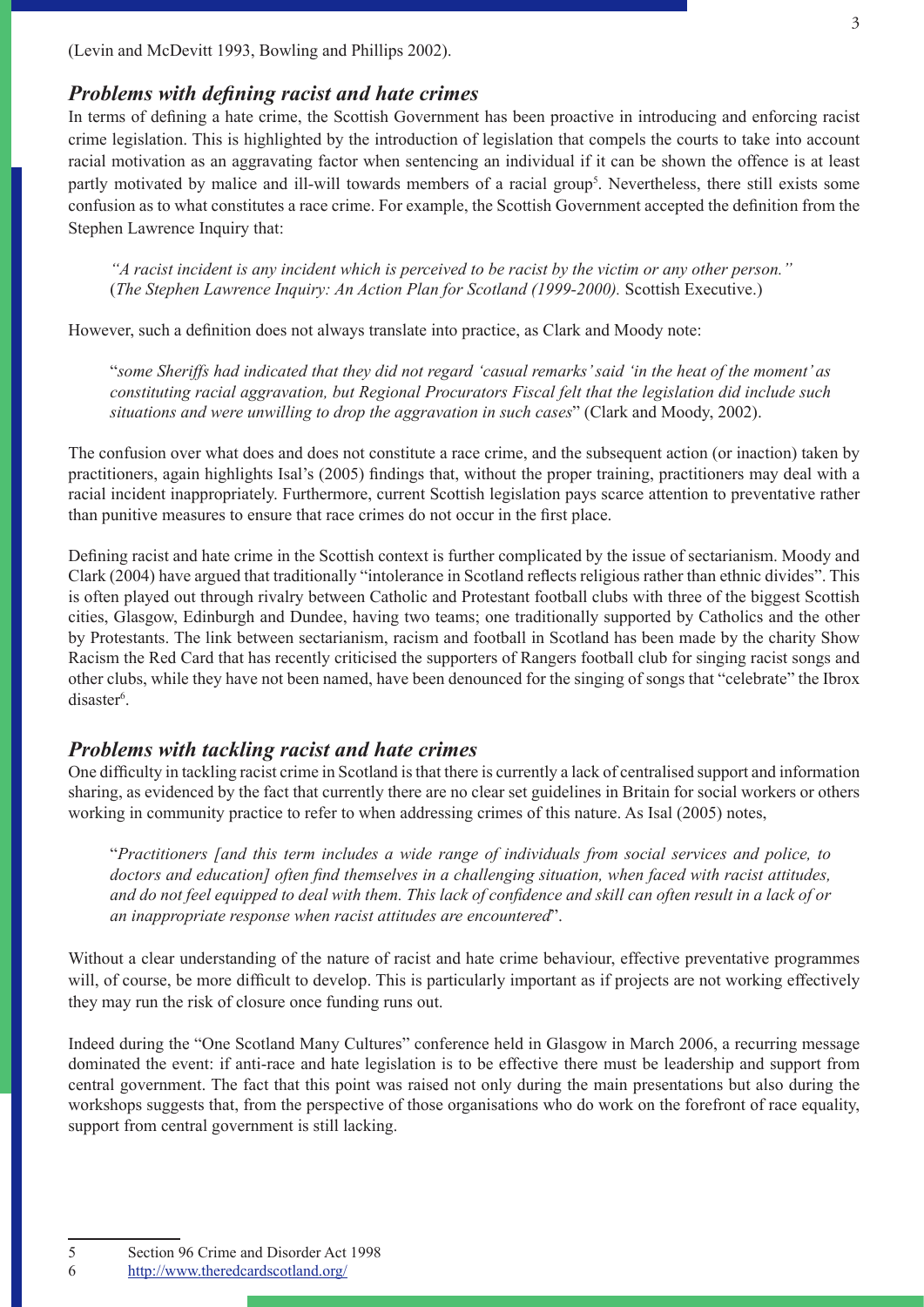### **2. Literature on racially and hate motivated crime**

### *Towards a workable definition of racially and hate motivated crime*

The term hate crime, as opposed to racially motivated crime, is increasingly occurring in literature. This is partly in response to the recognition that racially motivated and bias crimes are perpetrated from the common psychology of prejudice, defined by Allport (1954) as

*"...an averse or hostile attitude toward a person who belongs to a group, simply because he belongs to that group and is therefore presumed to have the objective qualities ascribed to the group".* 

The term hate crime, therefore, encompasses those crimes committed on the grounds of, for example, victims' race, ethnicity, colour, religion, sexual orientation, age and sex.

It is worth mentioning, however, that the term 'hate crime' has not been without its own problems in countries such as Canada and the United States, both of which have actively created anti-hate crime legislation. The problem in the USA, as Cogan (2002) notes, is that each State may define differently those groups which are protected under the term 'hate crime':

"*The legal definition of a hate crime depends on the hate crime law considered. What makes a crime a hate crime is the existence of bias or prejudice of the perpetrator who committed the crime against an individual based on the victim's real or perceived social grouping. Yet, definitions may differ in terms of which groups are included. Gender, disability, and sexual orientation may or may not be included, whereas race, ethnicity, religion, and national origin usually are."*

#### Furthermore, Franklin (2002) discovered that

"*Because hate crime laws have been operationalized with little or no attention to societal power dynamics and social inequalities, their paradoxical consequences may include disproportionate punishment of minorities whom they were intended to protect*."

This is an important point as there has been significant academic debate between commentators who feel that hate crime laws send a valuable deterrent message (Iganski 2008) and those that argue either that they risk heightening racial tensions within the community (Malik 2003, Jacobs and Potter 1998) or that they disproportionately target the groups they are designed to protect if ethnic minorities respond to racially motivated harassment with further violence (Hall 2005). Therefore the way in which hate crimes are defined, be it narrowly or widely, will depend partly on the understanding of the purpose of hate crime provisions that is adopted. For example one definition of hate crime is provided by Barbara Perry (2001):

*"Hate crime is a mechanism of power and oppression involving acts of violence and intimidation against already stigmatised and marginalised groups, and intended to re-affirm the precarious hierarchies that characterise the given social order."*

A second definition of hate crime has been put forward by criminal justice agencies that view hate crimes, both against ethnic minority groups and other social minority groups such as people with a physical or mental disability or those who are gay, lesbian or transgender, to be motivated by the offender's ignorance and subsequent fear of the minority group. Indeed the UK charity *Action for Social Integration*, which seeks to promote equality and diversity while tackling discrimination, submits that:

*"Intolerance is very often rooted in ignorance and fear: fear of the unknown, of the other, other cultures, nations, religions. Intolerance is also closely linked to an exaggerated sense of self-worth and pride, whether personal, national or religious. These notions are taught and learned at an early age. Therefore, greater emphasis needs to be placed on educating more and better. Greater efforts need to be made to teach children about tolerance and human rights, about other ways of life7 ."*

Such a view is supported in England and Wales by the Crown Prosecution Service<sup>8</sup>, Bedfordshire<sup>9</sup> and Wiltshire

<sup>7</sup> http://www.afsi.org.uk/issues.html

<sup>8</sup> http://www.cps.gov.uk/victims\_witnesses/hate\_crime.html

<sup>9</sup> http://www.bedfordshire.police.uk/crimeinfo/hateincident/hatecrime.htm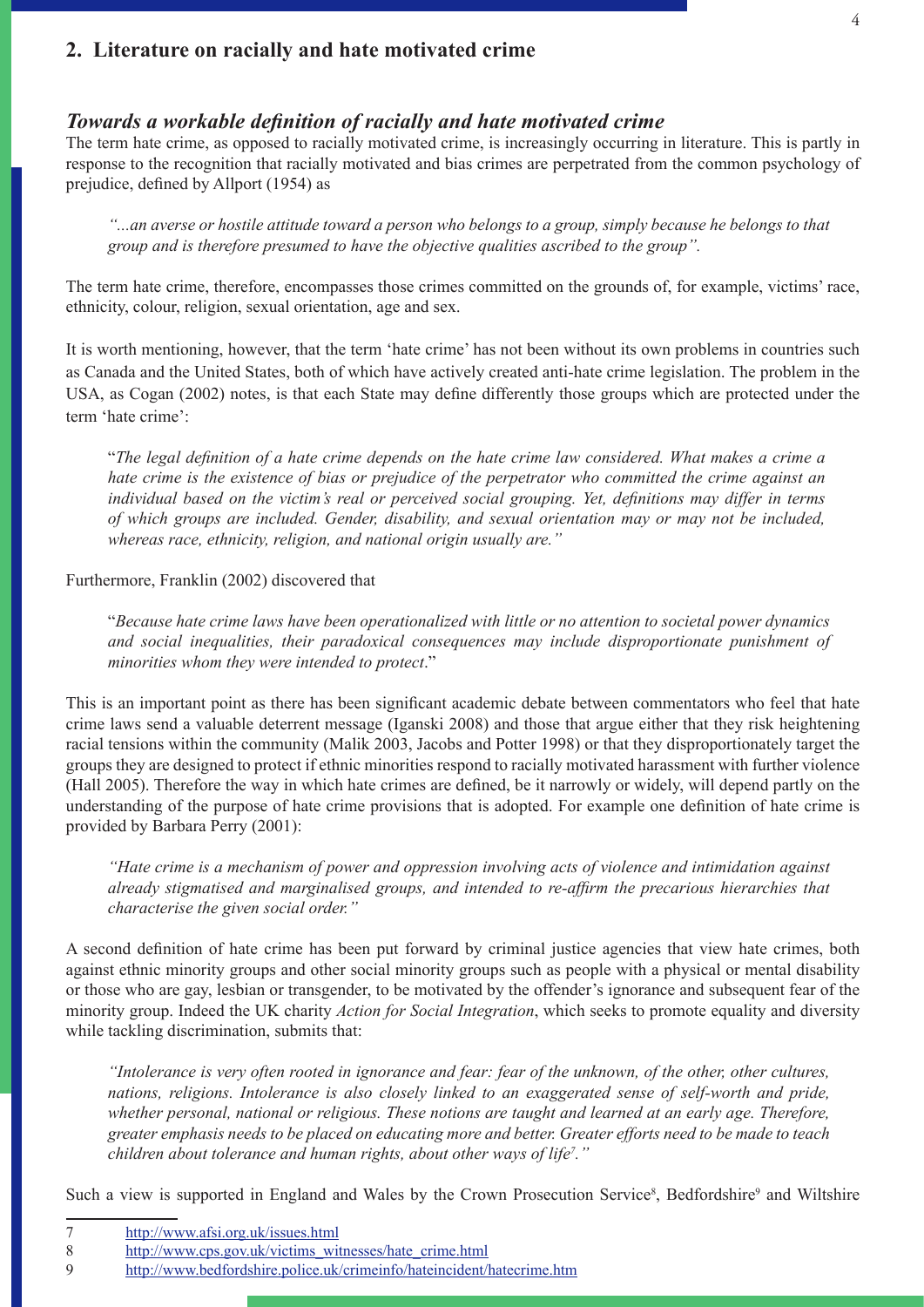Police<sup>10</sup> and the Metropolitan Police Service<sup>11</sup>. What is useful about this understanding of hate crime is that it provides not only optimism that hate crime and its causes can be tackled but a clear strategy for doing so; through education and socialisation. If perpetrators of hate crimes can be educated about the characteristics, needs and feeling of their victims, and any irrational fears which they hold be elided then it should be possible to reduce the incidence of racially motivated offences.

### *Who are the perpetrators of racist violence/hate crime?*

Perry (2001) has summarized hate crime and perpetrators of hate crime as:

*"...those [individuals] unaccepting of the heterogeneous nature of the contemporary societies in which they live and primarily characterise social groups according to their visible ethnic, racial or sexual identity rather than their personal attributes. From that cause, a key component of hate victimisation is the existence of bias and prejudice based upon 'what' someone is, rather than 'who' they actual are."*

When we think of a perpetrator of racist violence, we may imagine a young white male, between the ages of 16 and 25, with poor education, no work and originating from a deprived background. However, when considering all racially motivated offences, the Commission for Racial Equality (1999) noted:

"*Perpetrators of racially motivated offences range from very young children to pensioners. Both men and women are involved, often acting together as groups of friends or families..."*

Similar conclusions were drawn by Sibbit (1997) who identified six groups of racially motivated offender ranging from pensioners to 4 to 10 year olds.

Omar Khan (2002) of the Runnymede Trust confirms this view but also adds

*"…while females and the very young and very old deliver racist abuse and harassment, there is also evidence to suggest that young males remain more likely to commit the more physically violent acts and it is often unclear who commits the frequent attacks on property, residential and business, of black and minority ethnic people*."

Perhaps it is unsurprising that perpetrators of racial abuse do not constitute a uniform group given Sibbit's (1997) conclusion in a Home Office Report into racial violence that offensive behaviour of these perpetrators often echoes the attitudes prevalent in the wider community in which they live. Indeed Bowling (1998) has argued that racial slurs

*"…are not the result of the individual pathology of the offender, but reflect and reinforce accepted discourses of race and territorial ownership that are shared by a large population, even perhaps a majority of the white English population*".

Bowling goes on to suggest that violent racism is simply an "*aggressive distillation*" of widely held attitudes. This is a common theme throughout much of the literature available on race and hate crime. Most researchers acknowledge the need for proactive legislation and action by central government and senior members of communities against racist crime and abuse, thereby setting an example to communities and individuals.

As the above suggests, current research and other literature focuses on the motives behind race and hate crime, the definition of such crimes, the perpetrators, and victim response to the crimes. Very little attention is given to methods for dealing with perpetrators of these crimes or, ideally, for preventing these crimes from happening in the first place.

<sup>11</sup> http://www.met.police.uk/csu/hatecrime.htm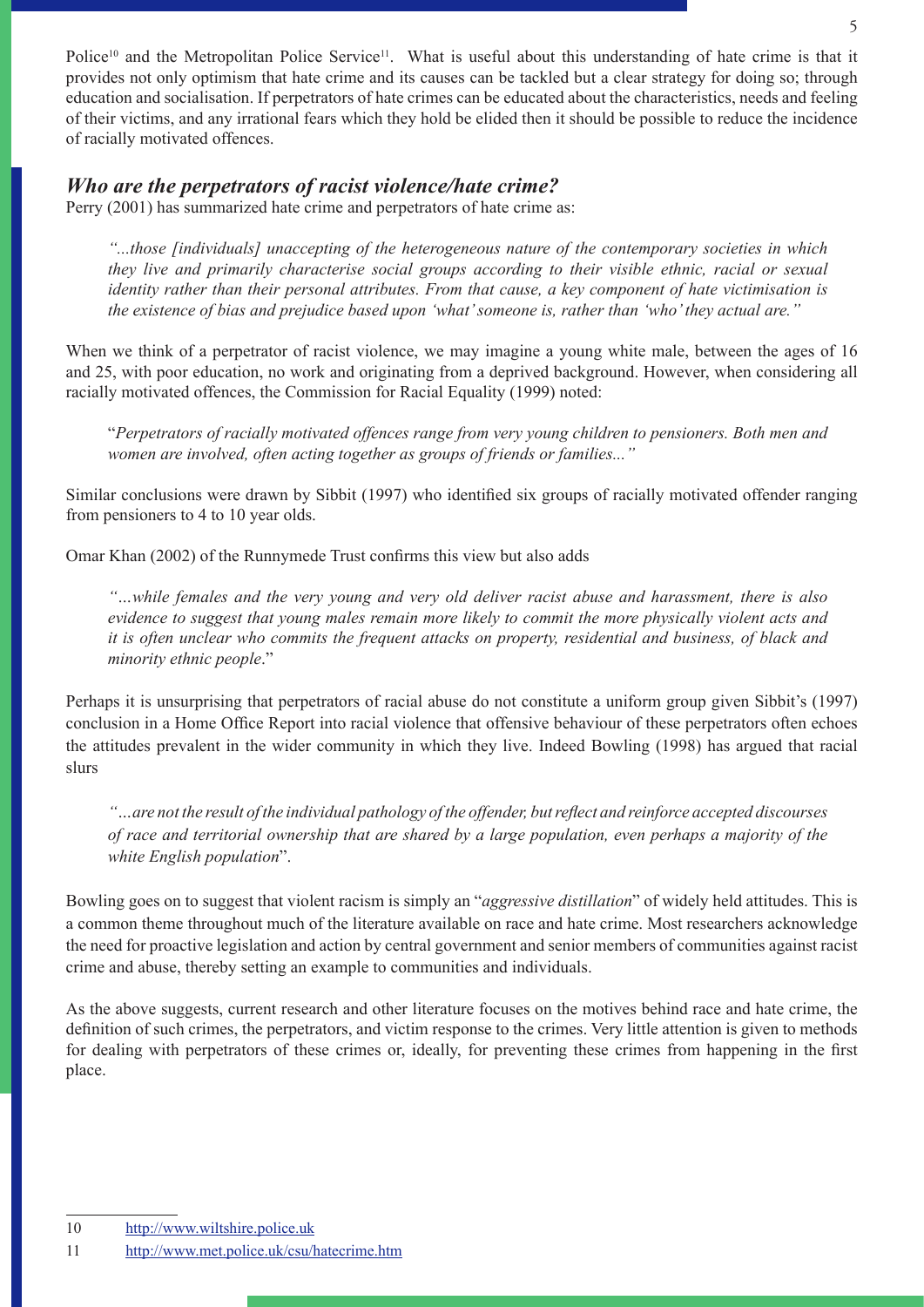### **3. How is Race and Hate Crime Dealt With?**

#### *The Legal Response to Racist and Hate Crime in Scotland*

The response of the Scottish legal system to racist and hate crimes came under considerable scrutiny following the murder of Surjit Singh Chhokar who was attacked and fatally stabbed outside his girlfriend's house in November 1998. The handling of the prosecution and investigation led to a Chhokar Family Justice Campaign<sup>12</sup>, a judicial inquiry into the handling of the case led by the Right Honourable Sir Anthony Campbell<sup>13</sup> and an inquiry by Dr Raj Jandoo<sup>14</sup> into the treatment of the family by the Crown Office. Three suspects who were embroiled in a row with Mr Chhokar over a benefits cheque stood trial for murder, having been identified by Mr Chhokar's girlfriend who witnessed the stabbing. However they were not tried together and each lodged a special defence of incrimination implicating the other. Two were convicted of assault and the third was acquitted. The trial judge, Lord McCluskey was publicly very critical of this decision:

*"The fact that no one has been convicted of the murder of Mr Chhokar continues to cause widespread public concern. His parents and immediate family feel that the criminal justice system in Scotland has failed them and many others agree with them. Some have voiced their views through the Chhokar Family justice Campaign with Mr Aamer Anwar as its spokesman. The failure to obtain a conviction for murder has been attributed to the fact that all three men did not stand trial together. At each trial the accused before the court blamed another not before the court for stabbing Mr Chhokar to death. This apparent mishandling of the case has led some to ask the further question was the decision to prosecute in this way influenced by the fact that Mr Chhokar was a Sikh and those accused of his murder were white?"15*

Of the reports that followed the prosecutions, Dr Jandoo's is of the most relevance here as Sir Anthony Campbell's focuses primarily on decisions made by the Crown Office throughout the prosecution process, rather than the issue of racism within the criminal justice system. Dr Jandoo concluded that there was evidence of institutional racism throughout the investigation and prosecution as while the police had effectively traced and apprehended the suspects they immediately dismissed racial motivation from their line of inquiry; attributing the attack instead to the row over the benefits cheque. Dr Jandoo was also critical of the Police and Crown Office's ignorance of Sikh customs which require the body to be cremated rather than buried. This, combined with a lack of communication between the institutions, became a particularly problematic issue as it is Crown Office practice only to release the body for burial rather than cremation. This led to a notable delay in the body being released and considerable distress on the part of the family.

The Crown Office was also criticised for its lack of communication with the family, both with regard to informing them about the case and asking sufficient questions about Mr Chhokar and his lifestyle prior to the murder, and their failure to provide adequate interpreters.

Dr Jandoo noted that the Crown Office had approved a Race Strategy Action Plan in June 1999 and that Strathclyde Police and the Association of Chief Police Officers -Scotland (ACPOS) had both taken measures to tackle racism, but emphasised that for minority ethnic communities to have confidence in these bodies such policies must filter down to, and be applied by, every individual officer or member of staff. This observation is a poignant one, particularly as it has been observed above that one of the reasons for the under reporting of race and hate crimes is a lack of trust in the criminal justice system and a perception amongst minority communities that such allegations will not be taken seriously. However Dr Jandoo was keen to recognise that his Report must be read in the context of such initiatives:

*"What is more, not only are the faults remediable, but there are encouraging signs that steps are being taken to cure them. If this Report were concerned only with events up to the spring of 1999 it would have presented a sorry picture indeed; and my findings and recommendations would have had to be severe and radical. However, much has been done in the time since then, both by the Crown Office and the police: some of the initiatives which have followed have been stimulated by the Chhokar case, and some by the Stephen Lawrence Inquiry Report, but many were likely to have developed anyway. I have taken full account of these developments, and my findings are tempered by that."*

Dr Jandoo's first recommendation was that an Inspectorate of the Crown Office and Procurator Fiscal Service (COPFS)

- 14 http://www.scottish.parliament.uk/business/committees/historic/equal/reports-01/chhokar-vol01-01.htm#P160\_2353
- 15 Quoted in Sir Anthony Campbells' Inquiry http://www.scottish.parliament.uk/business/research/pdf\_res\_notes/rn01-

97.pdf

<sup>12</sup> http://users.quista.net/joe.serche/cfjc/ nb this domain is set to expire soon

<sup>13</sup> http://www.scottish.parliament.uk/business/committees/historic/equal/reports-01/chhokar-b-01.htm#2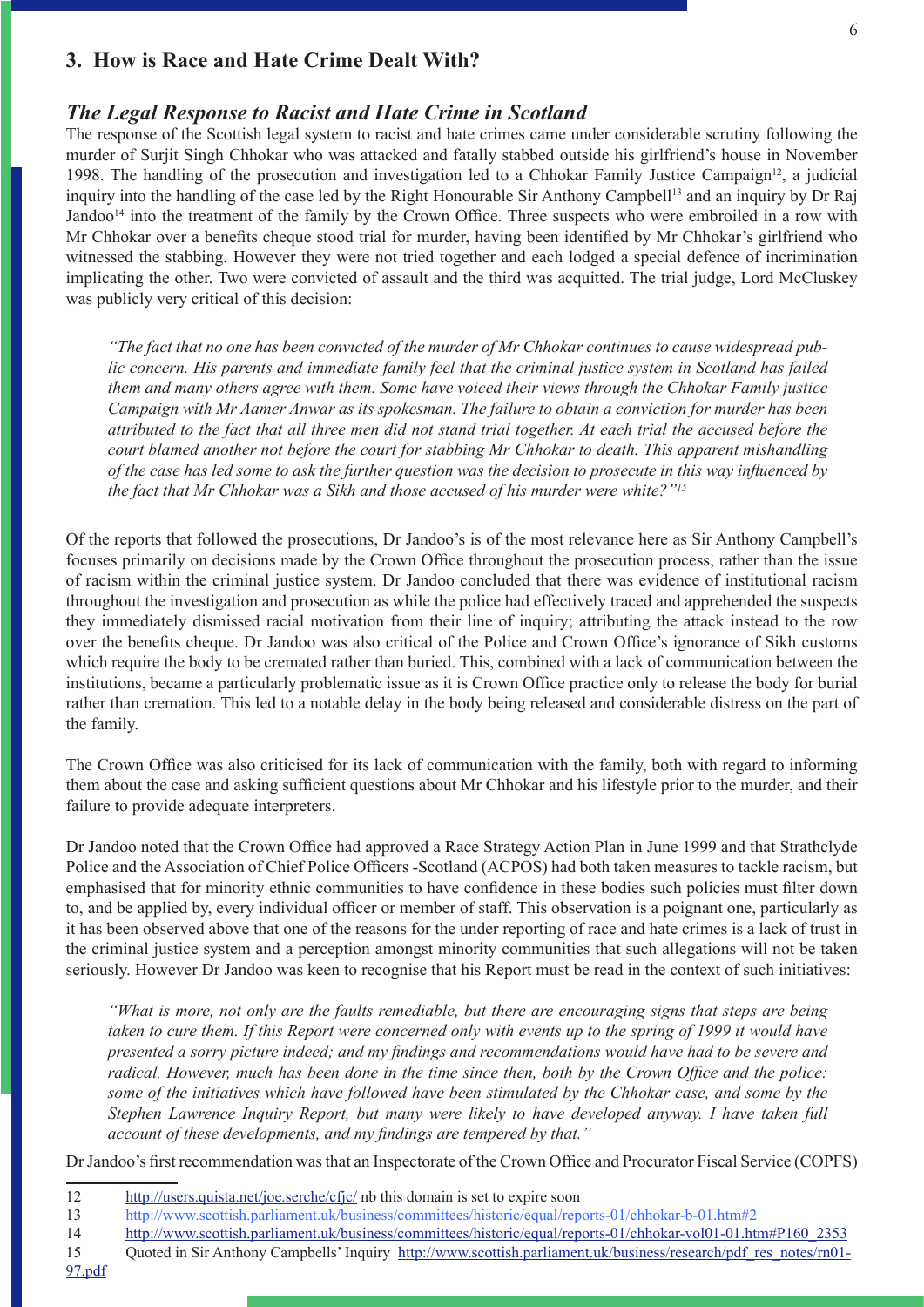should be established, headed by an independent Inspector. This recommendation was implemented and the Inspectorate published in March 200516.a report on the Crown Office's handling of race issues. The Report outlines a number of positive steps taken by the Crown Office to address the criticisms made by Dr Jandoo such as the introduction of strict guidelines by the Lord Advocate on how racially motivated offences should be dealt with by the Police and Crown Office. The Report found knowledge of, and compliance with, the policy to be high with Court action being taken in 85% of cases as compared to 60% of cases without a racial motivation. This high level of compliance has been sustained with 88% of charges resulting in court proceedings in the year 2007 – 2008 (COPFS 2008)17.

One way in which the policy achieved this was by prohibiting the use of Fiscal Fines for racial crimes as, if the accused pays a Fiscal Fine, the case is not taken to Court and a conviction is not recorded. Further Fiscals are to only give an accused a warning, which are given by letter or occasionally in person, in the most exceptional circumstances. Fiscal warnings are another alternative to prosecution that prevent the accused from being prosecuted for that offence in the future.

The Inspectorate of the Crown Office and Procurator Fiscal Service also found that the Crown Office had brought about a notable change of internal policy and culture with regard to racial and other victim and witness issues, evidenced by the policy documents on racial crime, translation, interpretation and a new and since revised chapter in the Crown Office Book of Regulations on victims, next of kin and witnesses. Indeed, now all Crown Office staff receive diversity training, which will also have a positive impact upon the institutional culture. These are all positive changes that, when considered in conjunction with police initiatives such as the ACPOS Religion and Faith Reference Group Action Plan 2006 -200918, give reason for optimism that the legal response to racially motivated offences has improved notably since 1998.

The legislative response has also developed since 1998. Section 96 of the Crime and Disorder Act 1998 created a new aggravation that could be added to charges where the crime is racially motivated. Further, section 50A of the Criminal Law Consolidation (Scotland) Act 199519 created an offence of racially aggravated harassment which is committed when the offender, on at least two occasions, harasses the victim verbally or by other means because of the victim's racial group. In 2003 this protection was extended to members of religious groups by section 74 of the Criminal Justice (Scotland) Act, and a 'handout' member's bill<sup>20</sup> has recently been introduced to the Scottish Parliament seeking to extend the existing hate crime legislation to crimes motivated by the victim's actual or presumed sexual orientation, transgender identity or disability<sup>21</sup>. In addition to the intention of sending a clear message that the Government is committed to tackling hate crime, these provisions are also significant as they will facilitate improved monitoring and recording of the levels of hate crime in Scotland which is beneficial for both future research and policy making.

However there are disadvantages to a largely legal response to hate crime. The first is that it is not always practical or appropriate. Clark and Moody (2002) give the example of a shopkeeper who is repeatedly victimised, and then is swamped months later with court citations. They argue that if victims find the court process too time consuming, or do not feel that the sentences handed down are adequate; they may not report subsequent offences. Clark and Moody submit that the shopkeeper's difficulty is not easily remedied as the Procurator Fiscal cannot guarantee to the victim that the offender will be convicted, or what sentence will be handed down. However the victim's experience of prosecution process may difficulty may be somewhat remedied by referring the victim to services such as the Crown Office Victim Information and Advice service (VIA) or Victim Support Scotland.

A second argument against a legislative approach to tackling hate crime is that it may increase social divisions rather than ameliorating them. Sullivan  $(1999)^{22}$  submits that a legal response that singles out racial groups for different treatment highlights social divisions along racial lines. This argument is also made by Malik (2003) who argues that the criminal law should only seek to capture the most serious incidents of racially motivated offences; those that are clearly motivated by hate. However other racial offences may be encouraged by stereotype (for example mugging a Muslim woman because the offender thinks they are less likely to resist) or may occur as part of a course of conduct that began as a disagreement over, for example, entry to a night club, or as a dispute between neighbours, that escalates to the point of racist insults being thrown. Malik submits that if such legislation is used in response to the latter "less serious" examples then this may be socially divisive as negative attitudes toward racial minorities are often pervasive throughout communities:

16 Inspectorate of Prosecution in Scotland, "Thematic Report on Crown Office and Procurator Fiscals Response on Race Issues" 2005 http://www.scotland.gov.uk/Resource/Doc/37428/0009587.pdf

17 Summary of COPFS Race Crime Statistics 2003 – 2008 http://www.copfs.gov.uk/About/Departmental-Overview/ diversity/racist-crime/Statistics0506

- 18 http://www.scotlandagainstracism.com/onescotland/files/ACPOS%20Action%20Plan%202006-2009.pdf
- 19 Inserted by The Crime and Disorder Act 1998 (Commencement No. 2 and Transitional Provisions) Order 1998
- 20 A members bill supported by the Government
- 21 Sentencing of Offences Aggravated by Prejudice (Scotland) Bill
- 22 Quoted in Nathan Hall, "Hate Crime" 2005 p71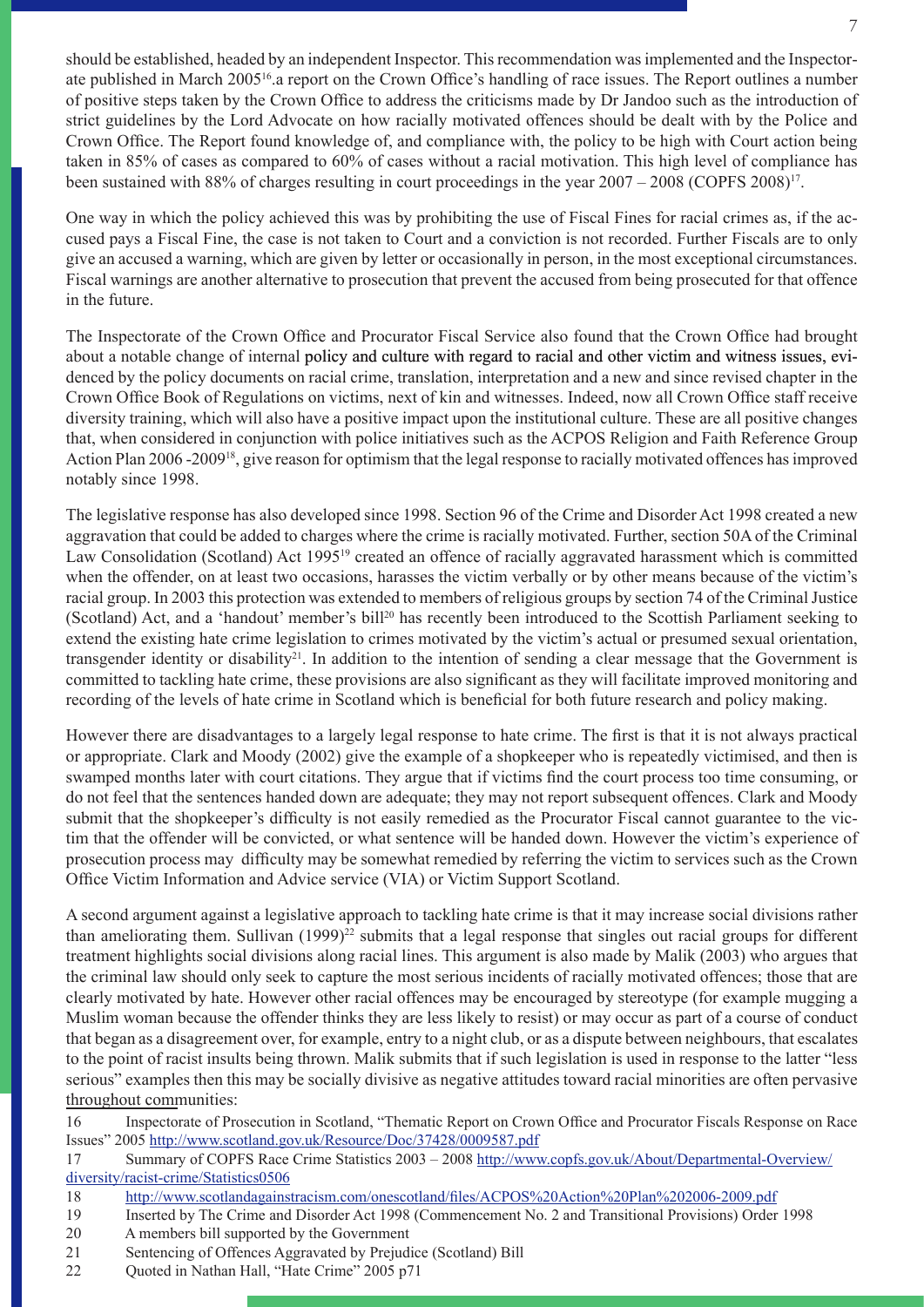*"Where there is a wide divergence between concepts and definitions which are developed in the law and those which are used in communities, it is likely that there will be a build up of resentment and a 'backlash' against minorities who may be viewed as enjoying an 'unfair advantage' under the criminal law…. These individuals have to continue to function and co-exist in communities where racist attitudes prevail and where the perpetrators of racist crime often have wide support. Any policy of singling out certain groups for special protection under the criminal law which fails to attend to the views which prevail in these social contexts is likely to place at risk exactly those individuals and communities which the new racially aggravated offences seek to protect".* 

The risk of further disadvantaging the already disadvantaged has also been recognised by Paul Iganski (2008). However Iganski argues that hate crimes are particularly damaging to the individual victim who may suffer serious emotional harm from a "minor" offence as they have been singled out for their individual characteristics. Further he submits that the commission of hate crimes does great damage to society as it is socially divisive and contravenes commonly held norms and values such as the equality principle and respect for diversity; therefore a flexible application of the law and alternative interventions should be sought.

A final argument against pursuing a mainly legal response to hate crime is that such an approach does not tackle the causes of such offending. As stated above, racially motivated offending does not occur in a social vacuum, and racist attitudes are often held throughout the community. Hall (2005) gives the contemporary example of the recent public hysteria surrounding asylum seekers which was fuelled by media reports suggesting that asylum seekers and illegal immigrants were diverting jobs and other resources from existing communities. This widespread public hostility ultimately culminated in public protests against asylum and immigration. Such negative attitudes must be tackled at a community level to prevent racist offences being committed; something that the law is ill-equipped to do, other than by sending the deterrent message that such behaviour is illegal.

#### *Community Interventions*

The Runnymede Trust, an independent policy research organization founded in 1968 which focuses specifically on racial issues, has recently published the results of a two year research project in England entitled: *Preventing Racist Violence: Work with actual and Potential Perpetrators - Learning from Practice to Policy Change*, (Isal, 2005). This research gives a helpful overview of racist crime, its motivation, perpetrators but, importantly, schemes to tackle racist crime and recommendations for prevention and further legislation. In the absence of much other research, this report provides invaluable information for anyone working with racial violence cases and forms the basis of the following part of this review paper.

The Runnymede report highlights the fact, already alluded to in this review, that "*Current work to challenge attitudes to prevent racist violence is surprisingly scarce given the scale of the problem*" (Isal, 2005), and is informed by the view that general government policy towards racist crime is usually punitive rather than preventative. This report suggests that as the effectiveness of a punitive response is easier to measure, for example the number of convicted offenders that are imprisoned and therefore prevented from offending for a set period, they are prioritised over preventative measures. In contrast while preventative measures may be more successful in the long term, due to the difficulty in evaluating such initiatives, they receive less support from government or local authorities. Isal (2005) quotes a comment from a mediator in London from 2004 that sums up the frustration of those who are trying to work in this field:

"*The lack of support comes sometimes from local and central government. If they don't put it on the agenda, it is going to be problematic for us to act on. There is a non-recognition of the fact that there needs to be intervention before it [racist violence] happens. It's all very reactive. If we really want to eliminate racism, we need to work on that soft area, where it hasn't happened yet, and that comes if it is made into a priority at central government or with education agencies where people will be more open and will make the time and resources to work with agencies on this..."*

A lack of centralised funding and support not only affects the establishment of preventative projects; failure to secure funding can also lead to services being withdrawn from communities. Sibbit (1997) gives the example of the Otterley Detached Youth Project which ran in the South Leigh area of London for three years and which had been set up in response to concerns about the high levels of racially motivated violence and harassment carried out by young people in the area. The project was "detached" as it aimed to work with young people who were difficult to engage with through more direct methods such as youth clubs. Sibbit submits that the project was successful both in engaging with these groups of young people and also in challenging their attitudes towards offending generally and to racism. This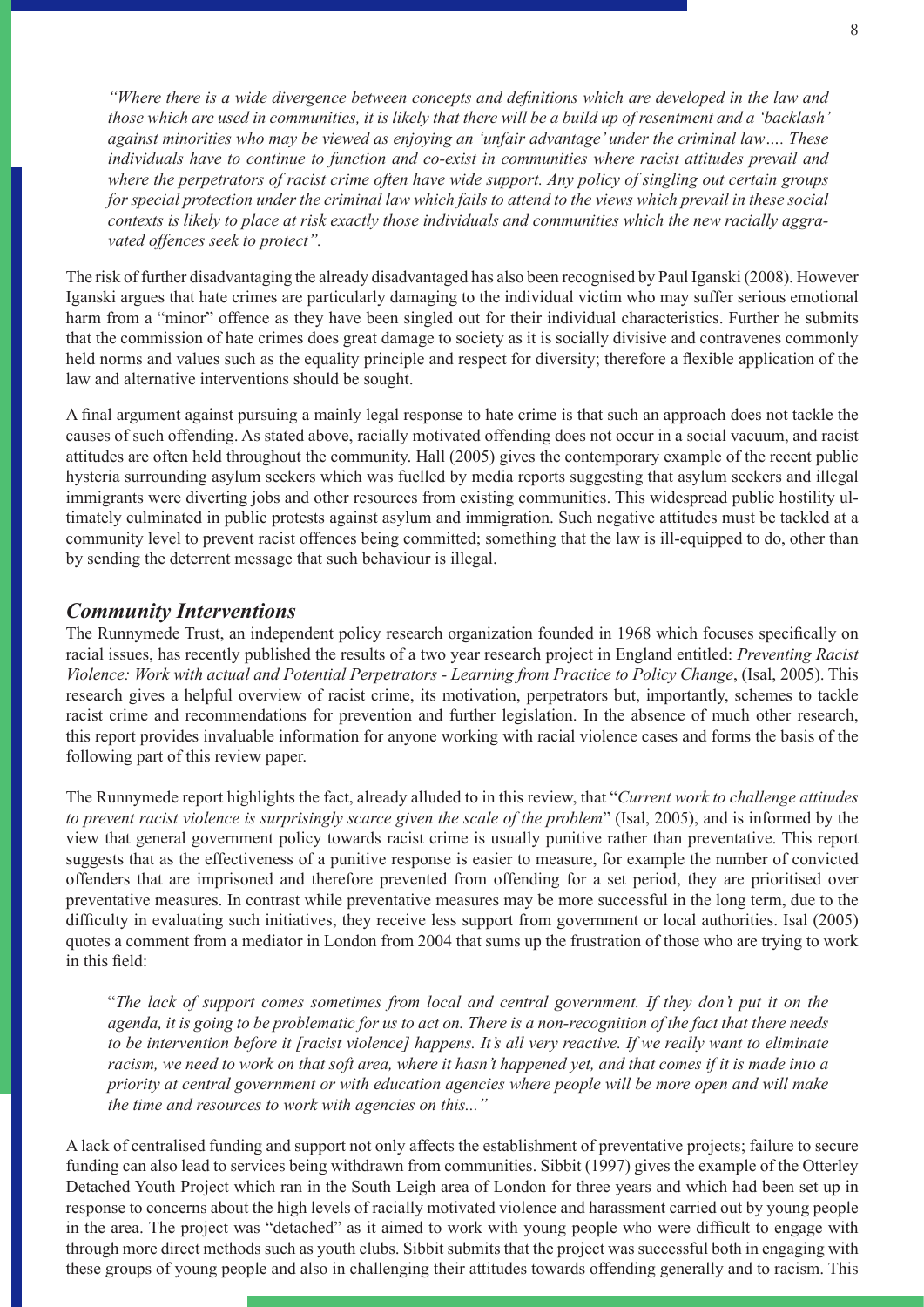was achieved through building trusting relationships with the young people so that they could discuss their problems, for example drug use, with the workers and so that the workers could challenge the racist views held by the young people. The project also sought to broaden the experiences of the participants through trips and leisure activities, one of which included a visit to Maidstone Prison in an attempt to erode the "hero status" that prisoners held in this community.

The police felt the project had had a "*very very good impact*" on the young people in the community and some of those that had taken part in the project warned that there would be "rioting" amongst young people on the estate if the project were to come to an end. Nevertheless further funding could not be secured and the project came to an end after three years.

In addition to a lack of centralised support the Runnymede Report also notes that there is little central cohesion to the work being carried out by various groups across the UK, and where practices have been successful in challenging racist behaviour this information has not been shared. Similarly, where practices have been unsuccessful the lessons that could be learnt from these failures have also not been promoted. In Scotland the 'One Scotland, Many Cultures' conference in May 2006 did show the willingness for organizations to come together to discuss issues, however more work needs to be done to promote knowledge sharing and best practice models.

Due to the paucity of research dealing with actually tackling and preventing race and hate crime, the Runnymede Trust's only option for seeking to understand the issues was to investigate projects set up by local communities. However, due to the complexity of these various projects (e.g. some were set up to deal with youth violence in general and not just race crimes) the Trust settled on four London Boroughs to draw up their research. Isal (2005) is careful to note

#### "*No sample of this size is ever representative, but we wanted to show a diversity of experience, and the challenges and opportunities presented by differing contexts."*

The report sets out eleven case studies of successful projects alongside the relevant analyses. Because of the wide range of causes that might prompt an individual to commit racist violence, along with complex contextual factors of the local area, (such as the presence of extreme right-wing groups or the socio-economic make-up of the community) Isal notes that a 'one size fits all' approach was not practical under the current race crime policy in the England and Wales (Isal, 2005).

This analysis may be equally applicable to Scotland as each community is unique in terms of its distribution of ethnic groups and social problems faced. When taken as a whole, Scotland and England and Wales are ethnically very similar: 88% of Scots define themselves as "white Scottish" and 87.5% of individuals in England and Wales see themselves as "white British" (2001 Census). Further, Indians make up 2% of the population of England and Wales and 3% of the population of Scotland; and 0.9% of the population of the former and 0.1% of the latter are from an African ethnic group. However it must be remembered that these statistics relate to each country as a whole and the distribution of ethnic groups in Scottish communities may be very different to that of communities south of the border. Indeed Moody and Clark (2004) note that it is only possible to speak of a numerically significant ethnic minority population in Scotland's four largest cities: Glasgow, Edinburgh, Aberdeen and Dundee. The diverse characteristics of each community will impact upon the formulation of an effective Scottish race crime policy.

Indeed, the Runnymede Trust researchers found that anti-racist projects in the various English areas tended to be set up in response to particular community problems. An example of this is the Aik Saath project, which is a peer education project that draws on conflict resolution training to promote an anti-racist message and community cohesion that was set up in 1998 following serious incidents of racial violence in the Asian community in 1996-1997. Further, as noted above, there is a widespread recognition amongst researchers, practitioners and commentators that the perpetrators of racist offences do not act in a social vacuum; rather their behaviour tends to reflect attitudes commonly held in the local and in the wider community (Iganski 2008, Isal 2005 and Sibbit 1997)

This observation that racist perpetrators do not act within a social vacuum is further born out by the fact that most of the projects, bar one, studied by the Runnymede Trust, work with the whole community and were found by them to be successful in tackling racism. For example, *Police, Partners and Community Together in Southwark (PPACTS)*  used a problem solving and partnership model to tackle racism and homophobia. The partnership model worked by building strong ties between various agencies, in particular the police, and the minority ethnic communities. The problem solving model approached the various partners involved with the project and asked them "*what they could do in relation to three intervention strands: supporting the victims, dealing with the perpetrators, and impacting on the location*" (Isal, 2005). This multi-agency approach supporting both victims and perpetrators resulted in a tangible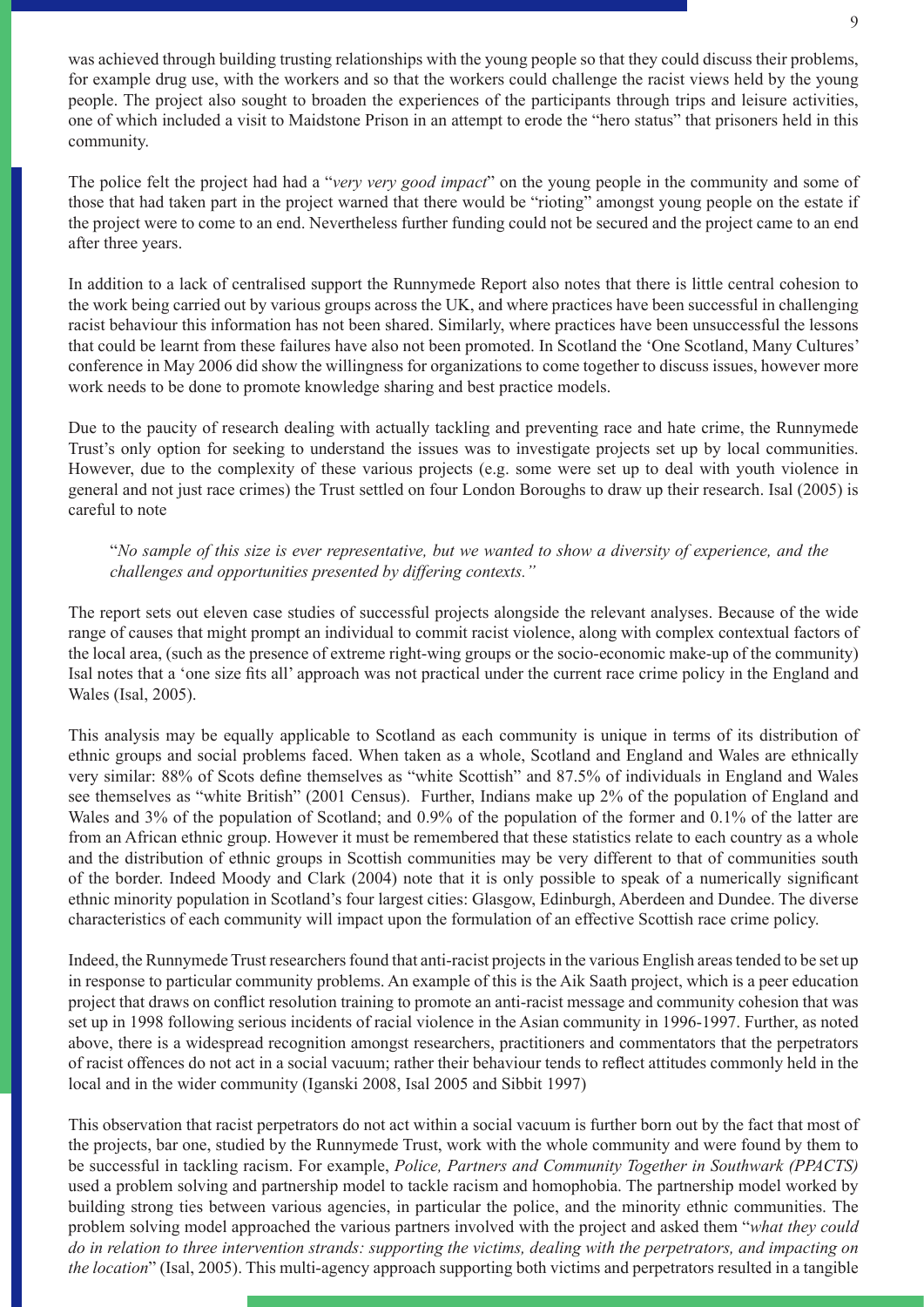reduction in racist offences in the area.

A contrasting approach was taken by the London Bubble Theatre project which provides a safe environment in the form of theatre, where potential perpetrators of racist violence can express their attitudes and have their opinions challenged in a constructive way. The good practice recommendation drawn from this project was *Using Art as a Tool*  to effectively challenge racist beliefs.

"*While arts activities provide an opportunity to bring together different communities, they can also be used proactively as an instrument to challenge racist attitudes through choosing to focus on specific topics for plays, such as the Bubble Theatre has been doing with hate crime*" (Isal, 2005).

Another project, the *Bede Anti-Racist Detached Youth Work Project (BDYWP)* had a similar approach to the London Bubble Theatre Project. In order not to 'scare-off' potential racist perpetrators they avoided overtly marketing themselves as a specifically anti-racist project. However, the anti-racist message remained a core objective of BDYWP. The project engaged with racist perpetrators and potential perpetrators by providing simple outdoor activities and using these environments to gain the trust of the young people and allow them to discuss their racist attitudes whilst challenging them in a stable and safe setting. The results of the project were, like most, qualitative the Trust noted, but the police in the area noticed a 40% reduction in racist street crime.

This method of working with the whole community rather than just individuals is highly recommended by the Runnymede Trust. Indeed working with individual perpetrators may not only be economically unfeasible but it may also be futile if the work carried out with an individual is then undermined by their family views at home. In an earlier Runnymede Trust report, Khan (2002) submitted that:

'...*it would be impossible to devote enough resources to combating the racist psychology of every potential perpetrator, it is perhaps more effective to begin by addressing prejudice and delinquency in the community, keeping in mind the role of government to address social disadvantage and inequality on the broader canvas'*.

### **4. Conclusions and Summary**

This paper has shown there are a number of problems with the defininition and recording of race and hate crime in Scotland. While it is likely that academics will continue to debate this issue, it should be recognised that since the Scottish Government accepted the Stephen Lawrence Inquiry's definition of a racist incident to be one that the victim, or any other person, perceives to be racist the number of racist incidents recorded and prosecuted has increased markedly. The Scottish Government's stated commitment to tackling racially motivated offending and handling such cases effectively and sensitively, demonstrated by the introduction of new hate crime legislation, the Chhokar Inquiries and the "One Scotland" campaign must also be acknowledged.

However it has also been established that the perpetrators of racist violence are often tacitly supported by the attitudes of those in the wider community, and that a purely legal response to such behaviour may not always be practical or effective. Therefore it would seem imperative that the Scottish Government also continues to review its approach to *preventing* race and hate crime. The Runnymede Trust has developed three categories of intervention:

- a) *Primary prevention*: working with society as a whole to change racist attitudes.
- b) *Secondary prevention*: working with potential perpetrators of racist violence to prevent offending.
- c) *Tertiary prevention*: working with those who have already offended to prevent re-offending.

Social work has a role to play in all three categories, however currently the focus has predominantly been on tertiary prevention. The Runnymede Trust strongly emphasizes the need to put more focus on primary and secondary prevention with local authorities playing a major role in this area.

The way in which such prevention programs are funded, run and evaluated must also be considered. While the Scottish Government's 'One Scotland' campaign does bring together several projects on to its web site, whether they co-ordinate their responses and findings is unclear. Furthermore, as noted, the Scottish Government legislation focuses on punitive rather than preventative measures, so although funding is given to these projects there remains concern that once this funding runs out the projects will end. There is, therefore, a strong argument for a move away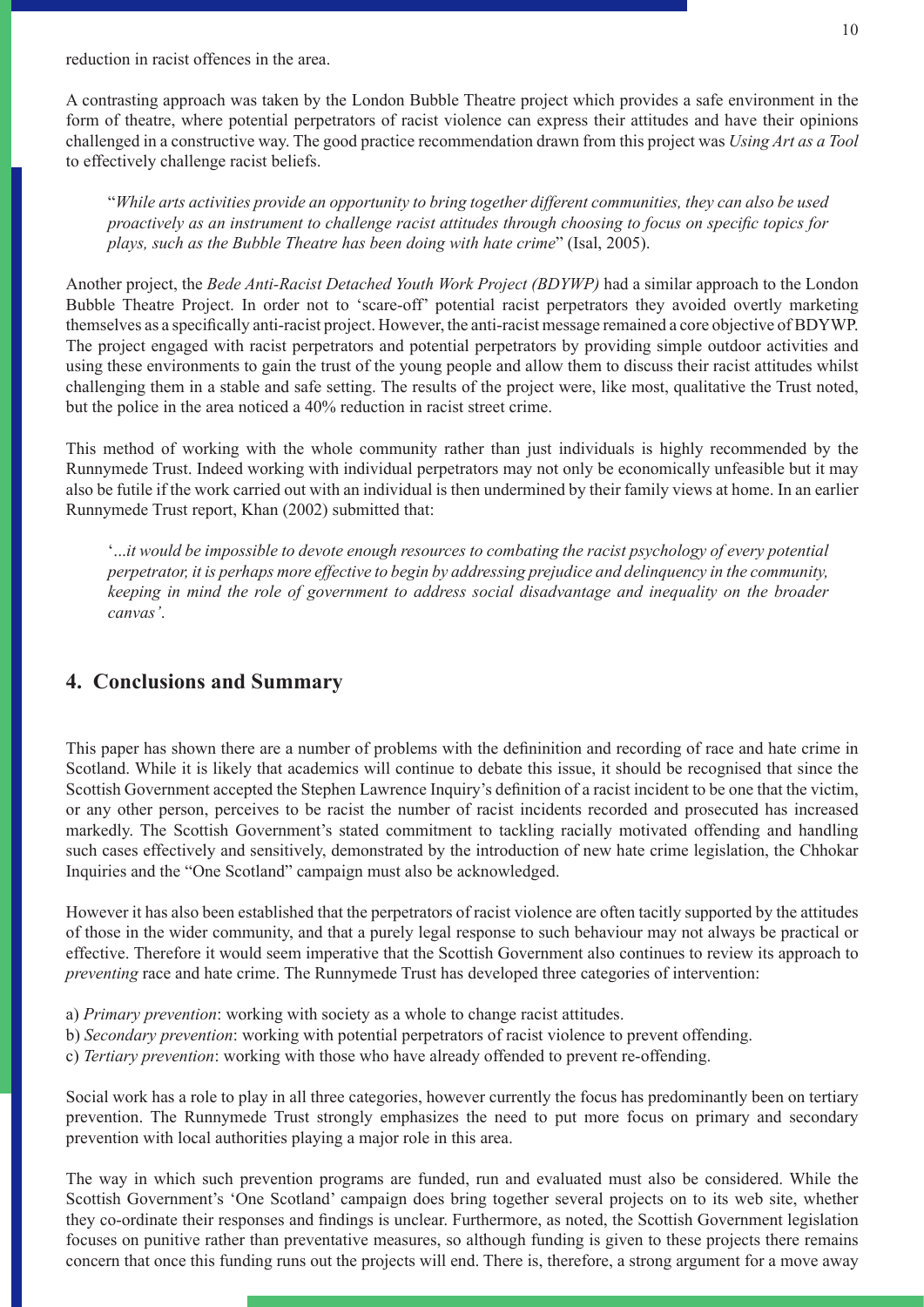from reliance on voluntary projects to centrally organized strategies for dealing with racism and hate crimes. As Isal (2005) explains:

**"***For all interventions to work effectively and be encouraged, a formal structure within government is needed and a strategy to bring it into operation. This formal structure would draw from the wide range of practice that has as a common thread the inclusion of preventative work with potential perpetrators of racist violence, by challenging their attitudes. It would encourage the sharing of good practice in the area, especially cross-sector exchange and information***."**

Such recommendations are also voiced in the work of BEMIS (Black and Ethnic Minority Infrastructure in Scotland). In their executive summary, *Listening to the Voice* (BEMIS, 2001), the need for a national infrastructure lead by central government was highlighted. It is worth noting that in the introduction Dr Moussa Jogee, Commissioner for Racial Equality in Scotland, comments that this is *"long over due"*. This was cited in 2001, and at the time of writing in 2008 still no form of centralised government organization exists.

In addition to the need for centralised support, an important theme throughout the Runnymede Trust's research was the need for cross-sector partnerships. However, this is not without its problems. The Runnymede Trust found in some areas that difficulties could arise where public authorities and community-based groups collaborated, resulting in problems for the latter. In some extreme cases these difficulties risked alienating the very individuals whom the community-based groups had been trying to target, for example, racist perpetrators (Isal, 2005). Multi-agency approaches are strongly advocated by the Runnymede Trust but they note that few have been set up to deal with racist crime prevention. For that reason they cite the PPACTS Southwark group, discussed above, as a "*good case for piloting multi-agency work in genera*l" (*Ibid*.).

Finally a crucial part of an inter-agency, centralised approach to tackling racist and hate crimes is that practitioners have access to relevant training and that knowledge on good practice is shared between agencies. Indeed the Runnymede Trust concluded that practitioners often lack the skills and confidence to challenge racist attitudes and behaviours, and strongly recommended that far more training and support for practitioners dealing with and preventing racist violence should be provided.

The following guidelines are a brief summary of The Runnymede Trust final report. Although some are already covered by current Scottish legislation it is useful to draw all the points together:

- It is absolutely necessary for there to be strong leadership from central government with regards anti-racist or hate crime policy. This should include clear definitions about who is protected under hate and race crime policy and what constitutes a hate or race crime.
- There should be a firm political agreement to direct work and policy towards prevention which should run alongside the existing punitive measures.
- Race and hate crime prevention should be given priority on the crime reduction agenda and should be embedded in all policy, for example though the education system.
- Agencies must work closely together.
- Preventing race and hate crime should involve the whole community and not just the individual.
- Further research is needed to assess the effectiveness of Anti-Social Behaviour Orders.
- Youth work should not be co-opted solely into diverting young people from crime, but should be more aspirational in both its objectives and outcomes.
- Practitioners need specialist support to effectively prevent racist violence and help perpetrators challenge their beliefs.
- Further research is needed into what works in challenging racist attitudes.
- Finally, but most importantly, effective and innovative work challenging racist attitudes needs secure, prolonged and consistent funding.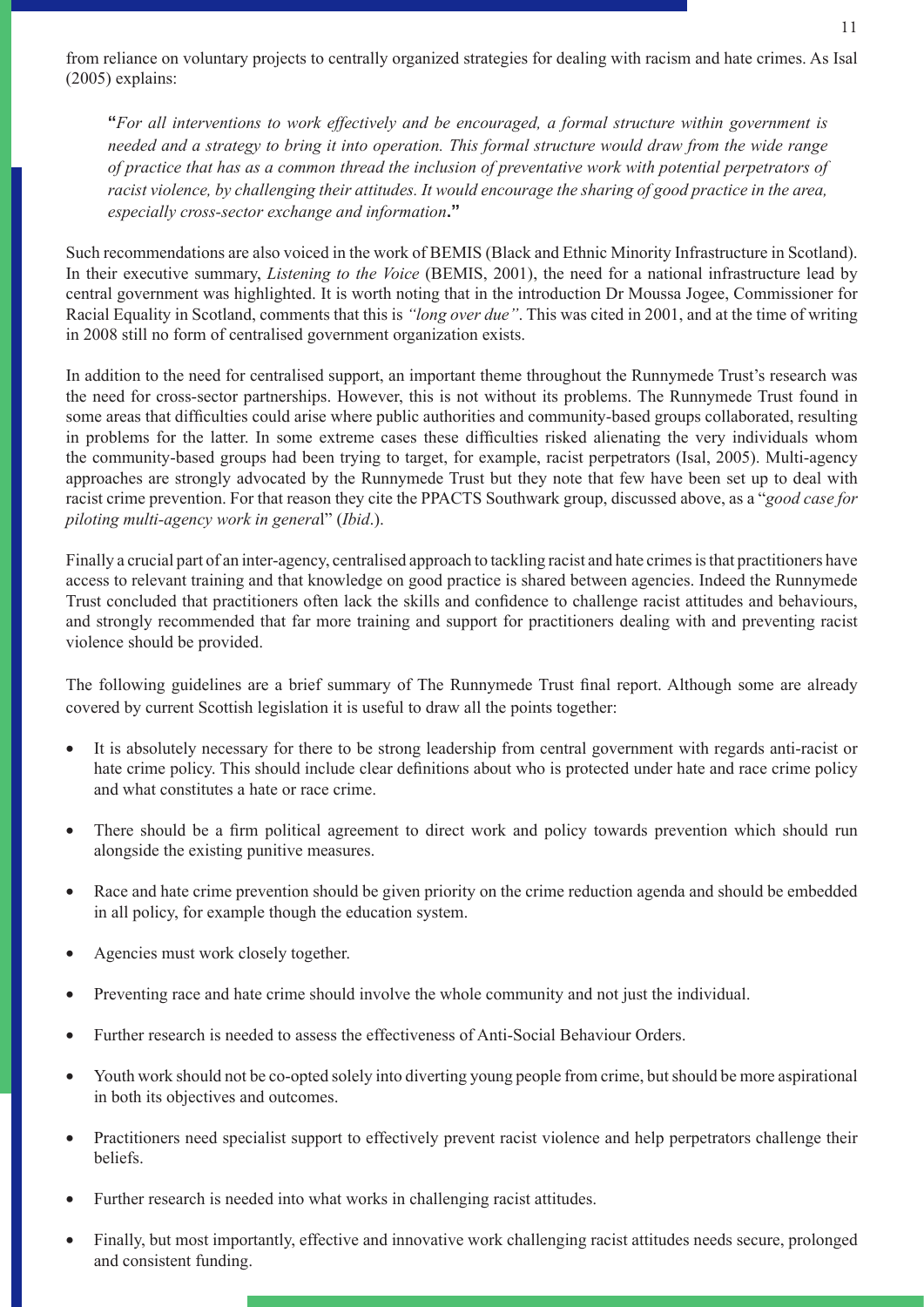### **References**

Allport, G. (1954). *The Nature of Prejudice*. Cambridge, MA: Addison-Wesley.

Association of Chief Police Officers - Scotland *Religion and Faith Reference Group Action Plan 2006 -2009*

BEMIS, (2001). *Listening to the Voice*, Executive Summary.

Bowling, B (1998). *Violent Racism: Victimization, Policing and Social Context*. Oxford University Press

Bowling, B and Phillips C (2002). *Racism, Crime and Justice.* Longman

Brearley, M. (2001) The Persecution of Gypsies in Europe. *American Behavioural Scientist, 45 (4)*, 588-599.

Sir Anthony Campbell (2001). *The Report of an Inquiry into Crown Decision Making in the Case of the Murder of Surjit Singh Chhokar* 

Clark, I., and Leven, T. (2002). *The 2000 Scottish Crime Survey: Analysis of the Ethnic Minority Booster Sample.* Scottish Executive Central Research Unit: The Stationery Office.

Clark, I., and Moody, S. (2002). *Racist Crime and Victimisation in Scotland*. Scottish Executive Central Research Unit: The Stationery Office.

Commission for Racial Equality Factsheets (1999). *Racial Attacks and Harassment*.

Cogan, J. C. (2002). Hate Crime as a Crime Category worthy of Policy Attention. *American Behavioural Scientist, 46 (1)*, 173- 185.

Delivering for Scotland's Gypsies/Travellers: An updated response to the Equal Opportunities Committee inquiry into gypsy travellers and public services. Scottish Executive (2001).

Franklin, K. (2002). Good Intentions: The Enforcement of Hate Crime Penalty-Enhancement Statutes. *American Behavioural Scientist, 46 (1)*, 154-172.

Hall, N. (2005). *Hate Crime.* Willan Publishing

Iganski, P. (2008). Criminal Law and the Routine Activity of "Hate Crime". *Liverpool Law Review 29 (1),* 1-17.

Isal, S. (2005). *Preventing Racist Violence: Work with actual and Potential Perpetrators -Learning from Practice to Polic*y *Change.* The Runnymede Trust. The Report is available online at http://www.runnymedetrust.org/

Inspectorate of Prosecution in Scotland (2005). *Thematic Report on Crown Office and Procurator Fiscals Response on Race Issues*

Jacobs, J., Potter, K.(1998). *Hate Crimes.* Oxford University Press

Dr Raj Jandoo (2001). *Report of the Inquiry into the Liaison Arrangements Between the Police, the Procurator Fiscal Service and the Crown Office and the Family of the Deceased Surjit Singh Chhokar in Connection With the Murder of Surjit Singh Chhokar and the Related Prosecutions*

Khan, O. (2002) *Perpetrators of Racist Violence and Harassment*, The Runnymede Trust.

Levin, J., McDevitt, J (1993) *Hate Crimes.* Plenum Press

Malik, M. (2003). "Racist Crime": Racially Aggravated Offences in the Crime and Disorder Act 1998 Part II. *Modern Law Review 62 (3),* 409 - 423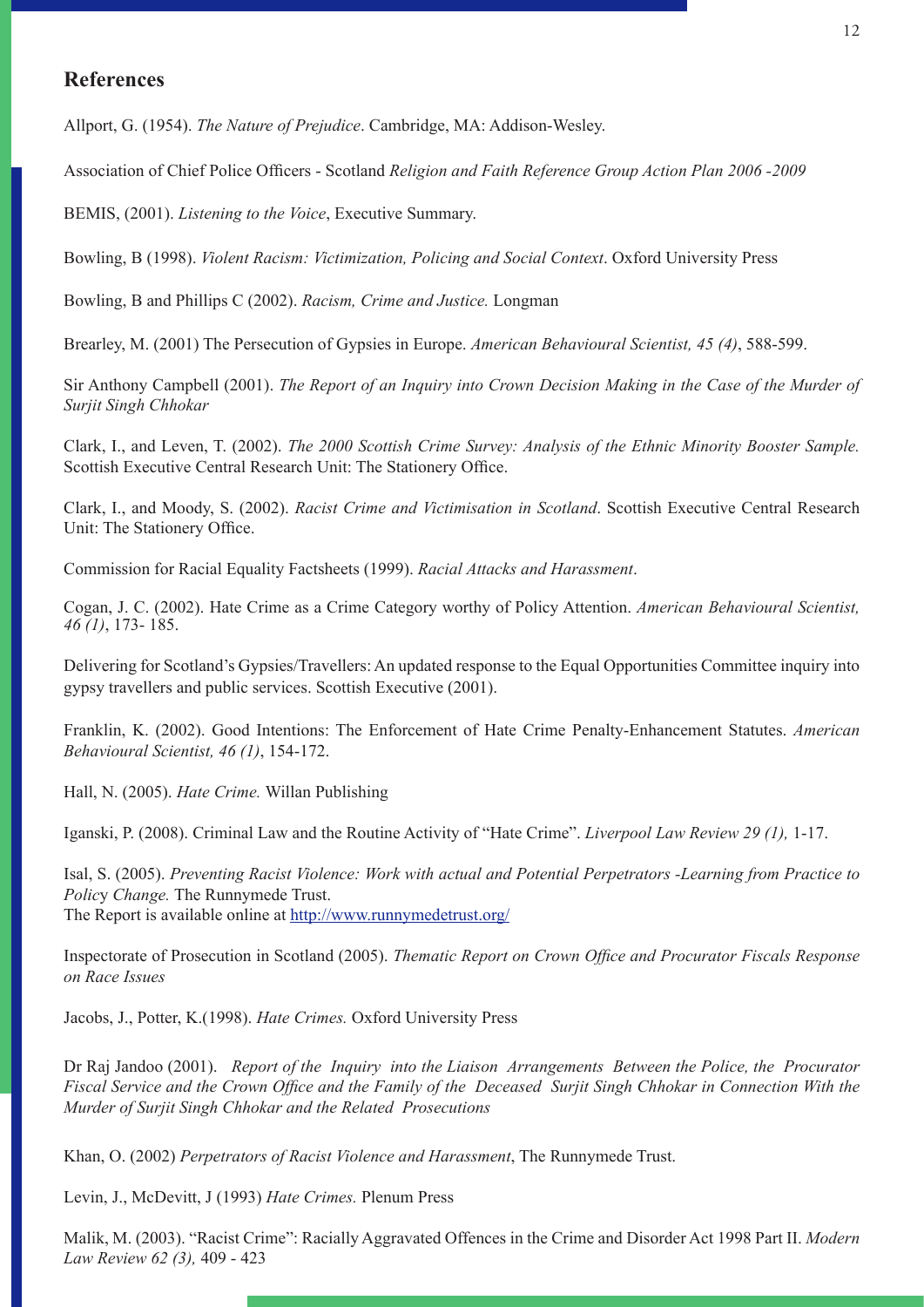McVie, S., Campbel, S., and Lebov, K (2004) *Scottish Crime Survey 2003*. Scottish Executive Social Research: The Stationary Office

Moody, S., and Clark I. (2004) Dealing with Racist Victimisation: Racially Aggravated Offences in Scotland. *International Review of Victimology, 2004 (10)* 261-280

Perry, B. (2001). *In the name of hate: Understanding hate crime*. New York: Routledge.

Scottish Government Statistical Bulletin: Recorded Crime in Scotland 2006/07 http://www.scotland.gov.uk/ Publications/2008/03/06120248/0

Scottish Government Statistical Bulletin: Recorded Crime in Scotland 2006/07 http://www.scotland.gov.uk/Resource/Doc/239682/0066121.pdf

Sibbit, R. (1997) *The Perpetrators of Racial Harassment and Racial Violence.* Home Office Research Study 176

One Scotland Many Cultures 2005/06 – Waves 6 and 7 Campaign Evaluation. (2006) Scottish Government http://www.scotland.gov.uk/Resource/Doc/148647/0039524.pdf

The Stephen Lawrence Inquiry: An Action Plan for Scotland (1999-2000). Scottish Executive.

Working Group on Hate Crime Consultation Paper (2003) Scottish Executive http://www.scotland.gov.uk/consultations/justice/wghc-04.asp